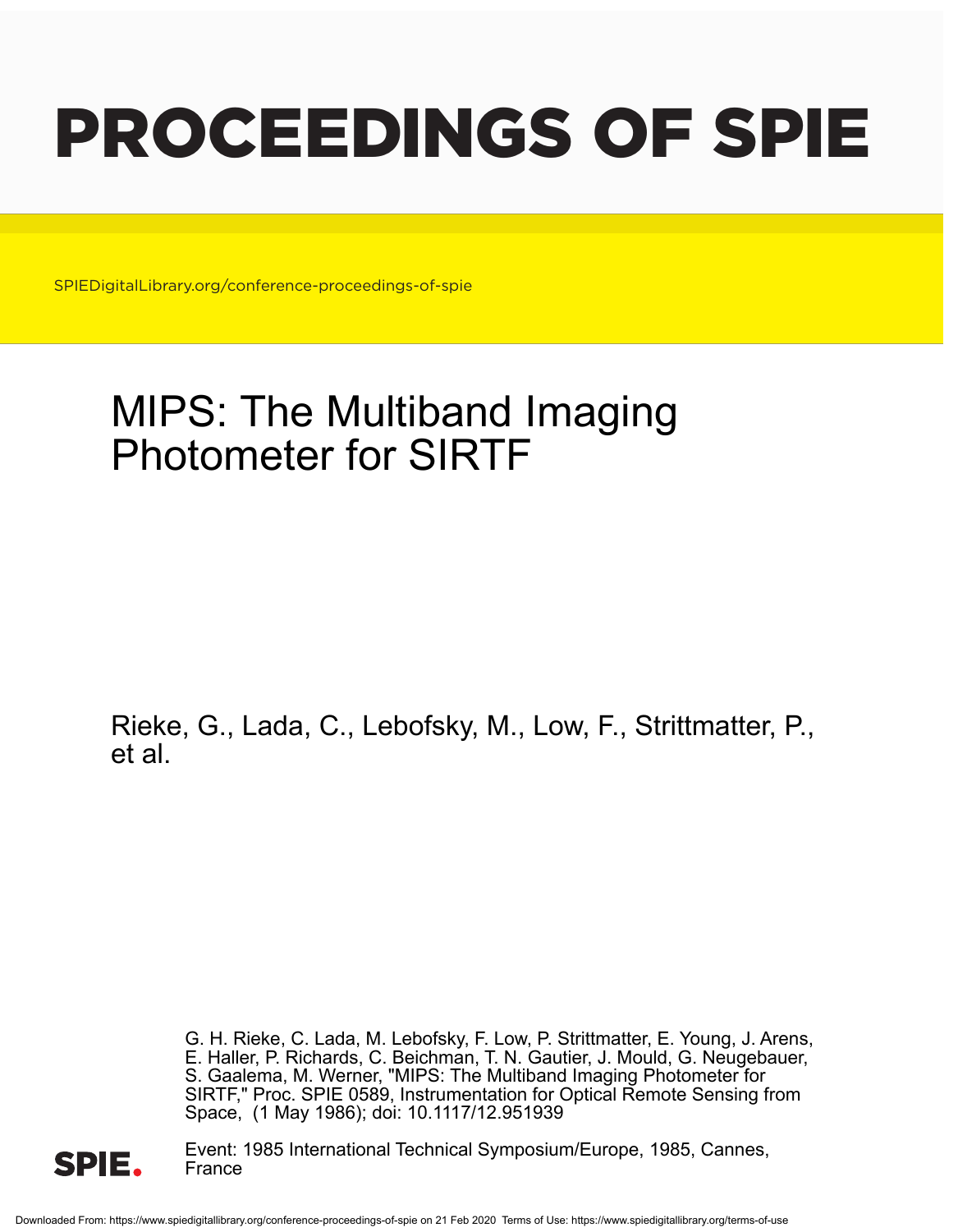# MIPS: The Multiband Imaging Photometer for SIRTF **MIPS: The Multiband Imaging Photometer for** SIRTF

G. H. Rieke, C. Lada, M. Lebofsky, F. Low, P. Strittmatter, and E. Young G. H. Rieke, C. Lada, M. Lebofsky, F. Low, P. Strittmatter, and E. Young Steward Observatory, University of Arizona, Tucson, AZ 85721 Steward Observatory, University of Arizona, Tucson, AZ 85721

> J. Arens, E. Haller, and P. Richards J. Arens, E. Haller, and P. Richards University of California, Berkeley, CA 94726 University of California, Berkeley, CA 94726

C. Beichman and T. N. Gautier C. Beichman and T. N. Gautier Jet Propulsion Laboratory, 4800 Oak Grove Drive, Pasadena, CA 91109 Jet Propulsion Laboratory, 4800 Oak Grove Drive, Pasadena, CA 91109

J. Mould and G. Neugebauer J. Mould and G. Neugebauer California Institute of Technology, Pasadena, CA 91125 California Institute of Technology, Pasadena, CA 91125

S. Gaalema S. Gaalema Hughes Aircraft Company, Carlsbad, CA 92008 Hughes Aircraft Company, Carlsbad, CA 92008

M. Werner M. Werner NASA Ames Research Center, Moffett Field, CA 94035 NASA Ames Research Center, Moffett Field, CA 94035

#### Abstract Abstract

The Multiband Imaging Photometer for SIRTF (MIPS) is to be designed to reach as closely The Multiband Imaging Photometer for SIRTF (MIPS) is to be designed to reach as closely as possible the fundamental sensitivity and angular resolution limits for SIRTF over the 3 to 700µm spectral region. It will use high performance photoconductive detectors from 3 to 200um with integrating JFET amplifiers. From 200 to 700pm, the MIPS will use a bolometer 200um with integrating JFET amplifiers. From 200 to 700pm, the MIPS will use a bolometer cooled by an adiabatic demagnetization refrigerator. Over much of its operating range, the cooled by an adiabatic demagnetization refrigerator. Over much of its operating range, the MIPS will make possible observations at and beyond the conventional Rayleigh diffraction MIPS will make possible observations at and beyond the conventional Rayleigh diffraction limit of angular resolution. limit of angular resolution. as possible the fundamental sensitivity and angular resolution limits for SIRTF over the 3 to 700µm spectral region. It will use high performance photoconductive detectors from 3 to

#### Introduction Introduction

Our goals with the Multiband Imaging Photometer for SIRTF (MIPS) are to take images Our goals with the Multiband Imaging Photometer for SIRTF (MIPS) are to take images with the highest sensitivity and angular resolution that are achievable with SIRTF. To do with the highest sensitivity and angular resolution that are achievable with SIRTF. To do so, we are developing arrays of detectors with adequate sensitivity to reach the natural so, we are developing arrays of detectors with adequate sensitivity to reach the natural background limits for an infrared telescope in earth orbit. These arrays require performance background limits for an infrared telescope in earth orbit. These arrays require performance from both the detectors and readouts well beyond that achieved previously. The arrays will from both the detectors and readouts well beyond that achieved previously. The arrays will be mounted with optical systems that will preserve the image quality of the telescope and be mounted with optical systems that will preserve the image quality of the telescope and set the projected angular pixel diameter to approximately  $\,$   $\rm 2/2.5D$ , where  $\rm \lambda \,$  is the wavelength of observation and D the telescope aperture. Thus, all spatial frequencies will be sampled to provide fully diffraction limited imaging and to provide imagery at resolutions beyond to provide fully diffraction limited imaging and to provide imagery at resolutions beyond the conventional diffraction limit with appropriate image processing. the conventional diffraction limit with appropriate image processing. set the projected angular pixel diameter to approximately  $\textbf{1}/2.5$ D, where  $\textbf{1}$  is the wavelength of observation and D the telescope aperture. Thus, all spatial frequencies will be sampled

These technical goals will yield an improvement in the sensitivity of infrared imaging These technical goals will yield an improvement in the sensitivity of infrared imaging by a factor of 1000 or more over the 4 to 200µm spectral range, compared with current capabilities. This advance will bring fundamental areas of astronomical research within capabilities. This advance will bring fundamental areas of astronomical research within grasp. For example, we should find a significant number of super massive planets (3 to 60 grasp. For example, we should find a significant number of super massive planets (3 to 60 times the mass of Jupiter) in orbit around nearby stars, if such objects exist. We will map times the mass of Jupiter) in orbit around nearby stars, if such objects exist. We will map the global patterns of star formation in nearby galaxies and provide new insights on the processes that trigger and sustain this process. We will be able to study the evolution of galaxies from their birth to the present day, including for the first time the galaxies from their birth to the present day, including for the first time the identification of a large number of primeval galaxies. We will follow up on the discoveries identification of a large number of primeval galaxies. We will follow up on the discoveries of IRAS much as major optical observatories have studied the objects found on the Palomar of IRAS much as major optical observatories have studied the objects found on the Palomar survey plates. survey plates. the global patterns of star formation in nearby galaxies and provide new insights on the processes that trigger and sustain this process. We will be able to study the evolution of

We begin this paper with a discussion of the technical goals for the MIPS in terms of We begin this paper with a discussion of the technical goals for the MIPS in terms of the limits set by natural backgrounds, confusion, and the characteristics of the SIRTF the limits set by natural backgrounds, confusion, and the characteristics of the SIRTF facility, followed by a description of the instrument itself. facility, followed by a description of the instrument itself.

# Natural backgrounds Natural backgrounds

Over the optical and shorter infrared wavelengths, sunlight scattered by zodiacal dust Over the optical and shorter infrared wavelengths, sunlight scattered by zodiacal dust is the dominant background for telescopes in earth orbit. The color of the scattered light is the dominant background for telescopes in earth orbit. The color of the scattered light is assumed to be similar to that of the sun. The estimates below assume an average<br>is assumed to be similar to that of the sun. The estimates below assume an average scattered zodiacal light of 5 X  $10^{-14}$  B(5500)  $^{\perp}$ , where B(T) is the blackbody intensity at absolute temperature T. absolute temperature T. is assumed to be similar to that of the sun. The estimates below assume an average scattered zodiacal light of 5 X  $10^{-14}$  B(5500)  $^{\perp}$ , where B(T) is the blackbody intensity at

242 / SPIE Vol. 589 Instrumentation for Optical Remote Sensing from Space (1985)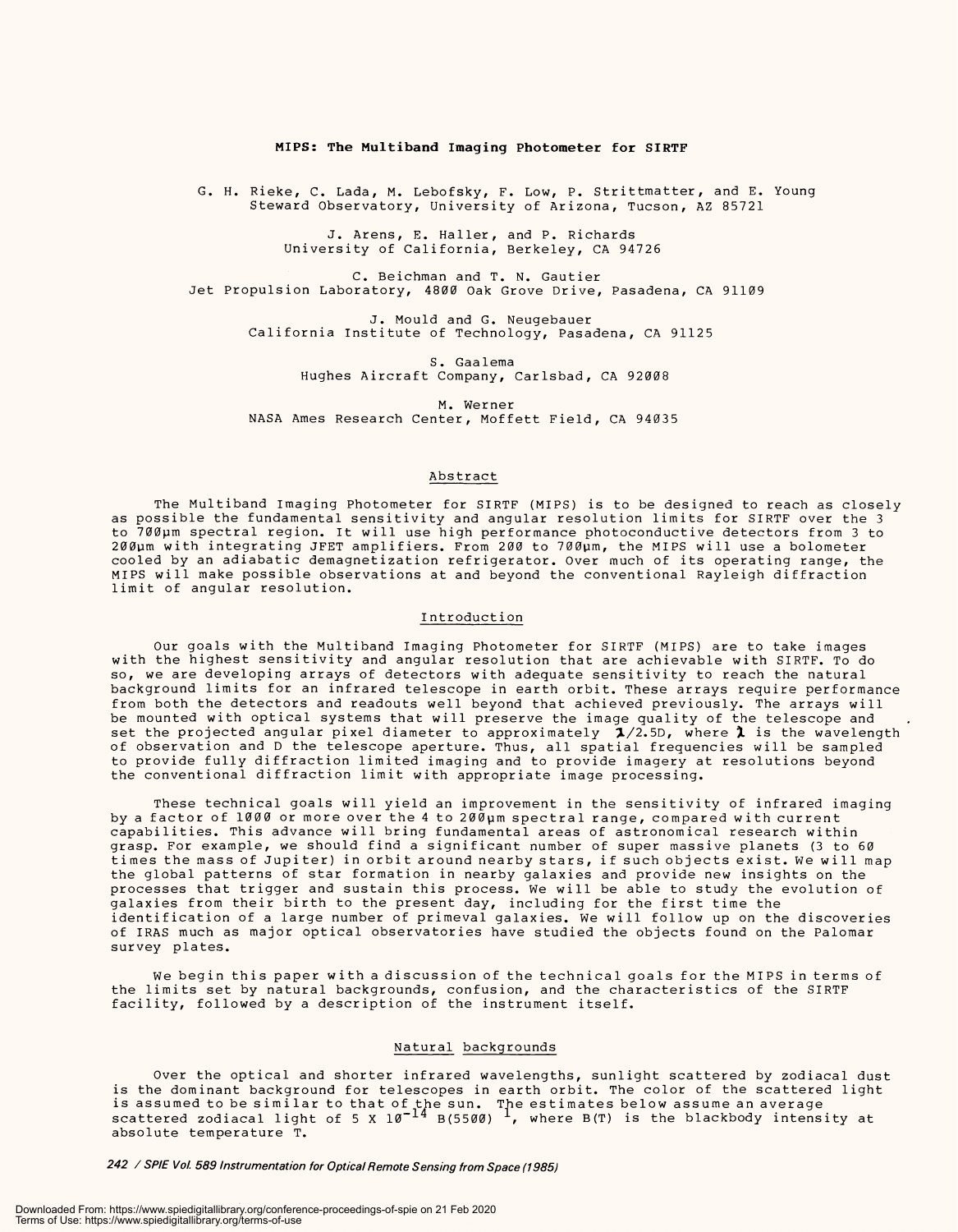From the middle into the far infrared, the dominant natural background is thermal From the middle into the far infrared, the dominant natural background is thermal emission by zodiacal dust. We have used the diffuse background data in the IRAS Catalog emission by zodiacal dust. We have used the diffuse background data in the IRAS Catalog Explanatory Supplement, Table VI.B.1, to generate a model for the emission near the ecliptic pole of 6.02 X l0<sup>-o</sup> B(265) with a temperature uncertainty of 25 to 30K. The extrapolated background near 6pm has a significant uncertainty as a result of this temperature background near 6pm has a significant uncertainty as a result of this temperature uncertainty. uncertainty. Explanatory Supplement, Table VI.B.I, to generate a model for the emission near the ecliptic pole of 6.02 X 10<sup>-6</sup> B(265) with a temperature uncertainty of 25 to 30K. The extrapolated

At the longer wavelengths, a contribution to the high galactic latitude background seen At the longer wavelengths, a contribution to the high galactic latitude background seen by detectors on SIRTF will be made by interstellar dust. This flux has been calculated by detectors on SIRTF will be made by interstellar dust. This flux has been calculated assuming the Werner-Salpeter interstellar radiation field and a total extinction  $\text{A}_{\mathbf{v}}$  = 0.03 to the galactic pole. The total power absorbed by grains along the line of sight perpendicular to the disk of the galaxy is 6 X  $10^{-12}$ W/cm<sup>2</sup>sr. The spectral distribution of this emission depends on the grain temperature and wavelength dependent emissivity. From observations of globules $^{\angle}$ , we would guess that an effective temperature of 15 K is reasonable, but the IRAS backgrounds indicate a substantially stronger contribution at 100pm reasonable, but the IRAS backgrounds indicate a substantially stronger contribution at 100pm than this temperature would produce. We have therefore taken the radiation field to be approximately 6 X  $10^{-3}$ B(20). to the galactic pole. The total power absorbed by grains along the line of sight perpendicular to the disk of the galaxy is 6 X  $10^{-12}$ W/cm $^2$ sr. The spectral distribution of this emission depends on the grain temperature and wavelength dependent emissivity. From observations of globules $^2$ , we would guess that an effective temperature of 15 K is than this temperature would produce. We have therefore taken the radiation field to be approximately 6 X 10<sup>-5</sup>B(20).

Beyond 200 microns, the telescope contribution to the background is large; we have Beyond 200 microns, the telescope contribution to the background is large; we have assumed it to be equivalent to a 5 K greybody with an emissivity of 20%.

Some typical results are given in Table 1. General experience indicates that high Some typical results are given in Table 1. General experience indicates that high quality photometry requires a passband of no more than 20% to 30% (note the B, V, R, J, H,<br>and K bands); broader bandpasses can involve large and uncertain corrections for spectral characteristics. We therefore quote most of the performance goals for bands of this width. and K bands); broader bandpasses can involve large and uncertain corrections for spectral

Table 1. Backgrounds and Required Detector Performance for MIPS Table 1. Backgrounds and Required Detector Performance for MIPS

| (1)<br>A | 〔2〕<br>$D$ $\lambda$ | (3)<br>pix<br>( " ) | (4)<br>eff | (5)<br>R<br>(A/W) | (6)<br>ph/<br>sec | e/<br>sec | (8)<br>10e<br>(sec)     | (9)<br>500sec<br>(e)       | (10)<br>$q.e.$ *<br>G | (11)<br>ext source<br>senstvty | (12)<br>pt source<br>senstvty |
|----------|----------------------|---------------------|------------|-------------------|-------------------|-----------|-------------------------|----------------------------|-----------------------|--------------------------------|-------------------------------|
| 3.5      | 0.7                  | .42                 | . 5        |                   | .13               | .046      | 649                     | 8.9                        | .35                   | .13                            | .45                           |
| -5       |                      | .61                 | $\cdot$ 6  | 1.2               | 2.4               | .71       | 65                      | 28                         | .30                   | .29                            | .98                           |
| 8        | 1.6                  | .78                 | $\cdot$ 6  | 1.5               | 50                | 11.6      | 4.3                     | 108                        | .23                   | 1.4                            | 5.8                           |
| 12       | 2.4                  | 1.2                 | . 6        | 2                 | 323               | 67        | .74                     | 259                        | .21                   | 4                              | 16                            |
| 20       | 4                    | 1.9                 | . 4        |                   | 841               | 156       | .30                     | 409                        | .19                   | 10                             | 41                            |
| 40       | 20                   | 3.9                 | $\cdot$ 6  |                   | 8189              | 760       | .050                    | 1002                       | .09                   | 13                             | 54                            |
| 60       | 20                   | 5.8                 | . 6        | 5                 | 7042              | 726       | .042                    | 1095                       | .10                   | 19                             | 79                            |
| 100      | 30                   | 9.7                 | . 6        |                   | 11.7K             | 1011      | .026                    | 1381                       | .09                   | 32                             | 132                           |
| 150      | 60                   | 14.6                | . 6        |                   | 50K               | 1233      | .027                    | 1369                       |                       | 82                             | 343                           |
| 400      | 200                  | 140                 | $\cdot$ 5  |                   | 84M               | $NEP =$   | 9 x 1ø <sup>-18</sup> . | $_{\rm W/Hz}$ 1/2 $^{025}$ |                       | 322                            | $430*$                        |

column (1): center wavelength (pm) column (1) center wavelength (pm)

(2): passband (pm) (2) passband (pm)

(3): pixel size in arcsec;  $\boldsymbol{2} / 2$ D for 3.5 and 5 $\mu$ m;  $\boldsymbol{2} / 2.5$ D for 8 through  $15$ 0μm;  $\boldsymbol{\lambda}/.7$ D for 400μm

(4): instrument efficiency, not including telescope or detector (4) instrument efficiency, not including telescope or detector

(5): detector responsivity, A/W (5) detector responsivity , A/W

(6): photon rate incident on detector from sum of background sources

(7): photo -current from (6) (7) photo-current from (6)

(8): seconds of integration required for background noise to reach 10 e (rms) (8) seconds of integration required for background noise to reach 10 e (rms) (9): read noise required so background noise equals read noise after

500 sec of integration 500 sec of integration

(10): quantum efficiency times photoconductive gain (10): quantum efficiency times photoconductive gain

(11): one standard deviation signal after 500 seconds integration with (11): one standard deviation signal after 500 seconds integration with 10 e read noise for an extended (uniform surface brightness) 10 e read noise for an extended (uniform surface brightness) source, expressed in pJy. source, expressed in pJy.

(12): same as (11), except for a point source centered on a pixel \* Background limited performance listed; MIPS goal is 3 times worse. \* Background limited performance listed; MIPS goal is 3 times worse. It is believed that confusion will limit MIPS performance, not It is believed that confusion will limit MIPS performance, not background flux. background flux. (12): same as (11) , except for a point source centered on a pixel

— — — — — — — — — — — — — — — — — — — — — • — — — — — — — — — — — — — — — — — — — — — — — — — — — — — — — — — — — — — — — — — — \_ \_\_\_\_\_ — \_\_\_

# Confusion Confusion

Under some circumstances, the sensitivity of SIRTF may be limited by confusion rather Under some circumstances, the sensitivity of SIRTF may be limited by confusion rather than by detector or background noise. At high galactic latitudes, the dominant types of than by detector or background noise. At high galactic latitudes, the dominant types of confusing source are faint red stars in the halo of our galaxy and distant external confusing source are faint red stars in the halo of our galaxy and distant external galaxies. galaxies.

SPIE Vol. 589 Instrumentation for Optical Remote Sensing from Space (1985) / 243 **SPIE Vol. 589 Instrumentation for Optical Remote Sensing from Space (1985) / 243**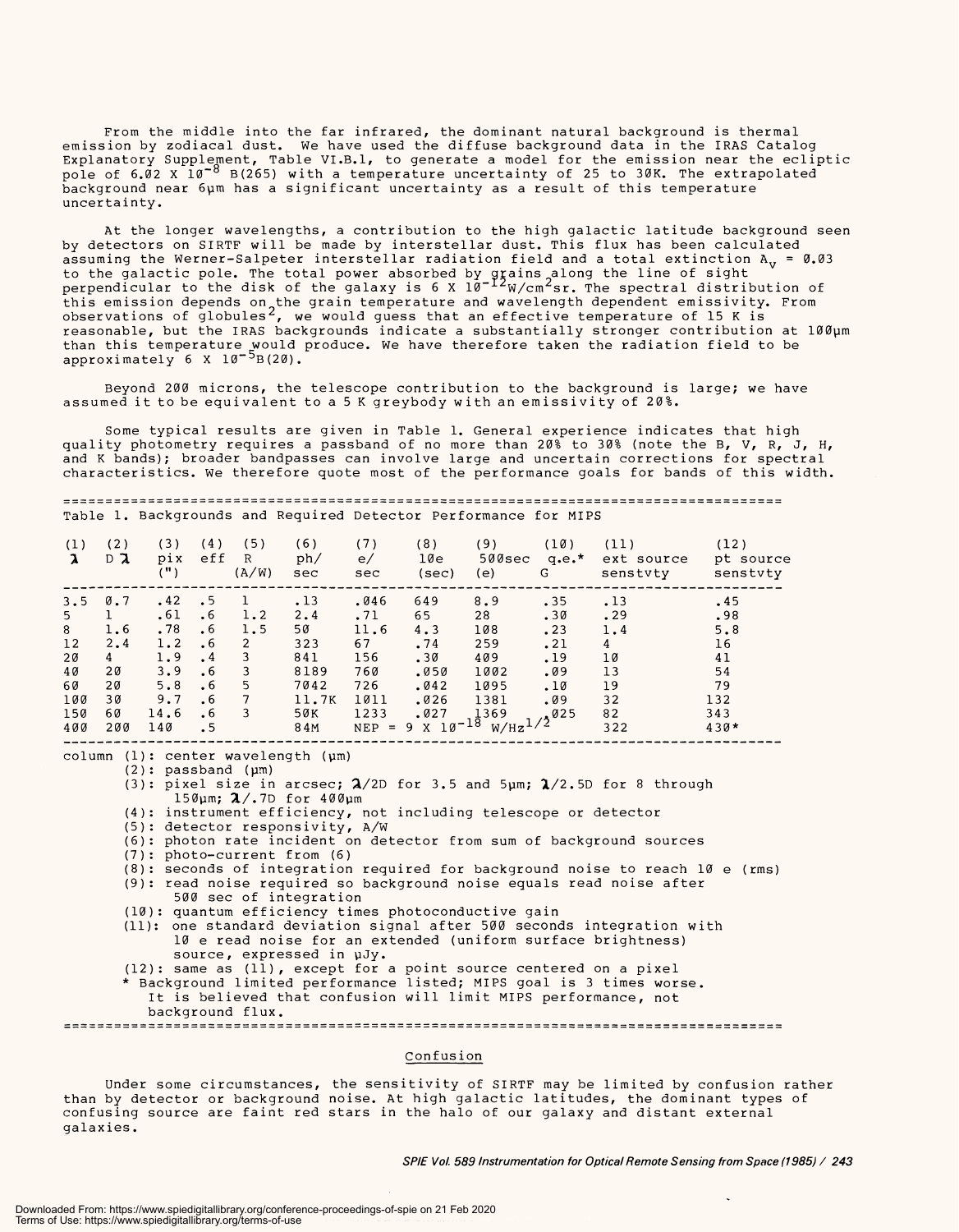We have taken a representative estimate of the density of faint stars within 50<sup>0</sup> of the<br>galactic pole and at a longitude 90<sup>0</sup> from the galactic center from the work of Bahcall and Soneira'. Detailed comparisons indicate good correspondence between their model of the Soneira . Detailed comparisons indicate good correspondence between their model of the galaxy and the available star counts to very faint limiting magnitudes<sup>4</sup>. The redness of these stars was estimated by computing the absolute magnitude of a star at a given apparent V magnitude and at one scale height (300 pc) for red dwarfs. The absolute magnitude was then converted into a spectral type and the appropriate V -IR color for that type used to converted into a spectral type and the appropriate V-IR color for that type used to translate the tabulated densities in V magnitudes into equivalent densities in the infrared. translate the tabulated densities in V magnitudes into equivalent densities in the infrared. Since Bahcall and Soneira tabulated densities down to V magnitudes of 30, and a V -K cutoff Since Bahcall and Soneira tabulated densities down to V magnitudes of 30, and a V-K cutoff of 6 was imposed, no additional extrapolations in star densities were required. of 6 was imposed, no additional extrapolations in star densities were required. galactic pole and at a longitude 90  $^{\rm o}$  from the galactic center from the work of Bahcall and these stars was estimated by computing the absolute magnitude of a star at a given apparent V magnitude and at one scale height (300 pc) for red dwarfs. The absolute magnitude was then

We have calculated the  $\mathfrak p$ umbers of galaxies at all wavelengths of interest using the formulation given by Sandage<sup>5</sup>, modified to allow integration over the observed galaxy luminosity function and to include both luminosity and number evolution. Three galaxy types luminosity function and to include both luminosity and number evolution. Three galaxy types were included. A "normal" galaxy spectrum with no infrared excess was estimated from the were included. A "normal" galaxy spectrum with no infrared excess was estimated from the published literature for wavelengths shortward of 1 pm and from unpublished spectra and photometry<sup>o</sup> of M31, M32, Maffei 1, and NGC 3115 from 1 through 10µm. A "starburst" galaxy spectrum was estimated from the observed spectrum of M82, with the excess reduced by a factor of two relative to the direct stellar output. The infrared excess accounts for 80% of factor of two relative to the direct stellar output. The infrared excess accounts for 80% of the emission of the starburst galaxy. A "spiral excess" galaxy spectrum was taken from the emission of the starburst galaxy. A "spiral excess" galaxy spectrum was taken from published measurements of our galactic plane and of external galaxies with comparatively published measurements of our galactic plane and of external galaxies with comparatively cool far infrared excesses; the excess radiation was adjusted to provide 50% of the total cool far infrared excesses; the excess radiation was adjusted to provide 50% of the total emission of this model galaxy. The relative numbers of galaxy type in the local neighborhood emission of this model galaxy. The relative numbers of galaxy type in the local neighborhood were assumed to be 79% normal, 17% spiral excess, and 4% starburst. The optical luminosity functions for all three types were taken from Meurs'. The combined number counts of the model galaxies were normalized to the optically measured local de $\mathfrak{g}$ sity $^{\mathfrak{I}}$ , reduced a factor of two to allow for the local enhancement in the density of galaxies<sup>8</sup>. The percentage of starburst and spiral excess galaxies was adjusted to fit the density of galaxies observed by IRAS at 60 um<sup>9</sup>. A variety of calculations were carried out with varying amounts of galactic evolution corresponding to exponential decay in luminosity by factors of 1 to 5 from the evolution corresponding to exponential decay in luminosity by factors of 1 to 5 from the epoch z = 5. Q<sub>o</sub> was varied between 0 and 1.0. We have calculated the pumbers of galaxies at all wavelengths of interest using the formulation given by Sandage<sup>3</sup>, modified to allow integration over the observed galaxy published  $\underline{\ }$ iterature for wavelengths shortward of  $1$   $\mu$ m and from unpublished spectra and photometry<sup>o</sup> of M31, M32, Maffei 1, and NGC 3115 from 1 through 10µm. A "starburst" galaxy spectrum was estimated from the observed spectrum of M82, with the excess reduced by a were assumed to be 79% normal, 17% spiral excess, and 4% starburst. The optical luminosity functions for all three types were taken from Meurs'. The combined number counts of the model galaxies were normalized to the optically measured local de $\mathfrak{g}\mathfrak{sigity}$ 7, reduced a factor of two to allow for the local enhancement in the density of galaxies<sup>8</sup>. The percentage of starburst and spiral excess galaxies was adjusted to fit the density of galaxies observed by IRAS at 60 um<sup>9</sup>. A variety of calculations were carried out with varying amounts of galactic

We have taken the confusion limit to be at the one standard deviation noise level where We have taken the confusion limit to be at the one standard deviation noise level where there is one chance in three of an accidental source in the measurement beam. At this point, there is one chance in three of an accidental source in the measurement beam. At this point, further improvement in the statistical noise will no longer improve the measurement further improvement in the statistical noise will no longer improve the measurement accuracy. Roughly, this definition corresponds to a 2:1 detection of a source where there is accuracy. Roughly, this definition corresponds to a 2:1 detection of a source where there is a 10% probability of a confusing object, or a 10:1 detection of a source with a 1% a 10% probability of a confusing object, or a 10:1 detection of a source with a 1% probability of confusion. The uncertainties in our models are substantial, but the probability of confusion. The uncertainties in our models are substantial, but the calculations indicate clearly that at high galactic latitude SIRTF should not be confusion calculations indicate clearly that at high galactic latitude SIRTF should not be confusion limited between 8 and 50pm, that it may be marginally confusion limited shortward of 6pm limited between 8 and 50pm, that it may be marginally confusion limited shortward of 6pm (where the dominant confusing source is the stellar emission of extremely distant galaxies), (where the dominant confusing source is the stellar emission of extremely distant galaxies), and it will be strongly confusion limited longward of 70µm (where the dominant source is infrared excess galaxies at reasonably large distance). The source density at 100µm is illustrated in Figure 1. With a diffraction limited beam (diameter of  $\pmb{\lambda} / \text{D}$ ) at this wavelength, our estimates are that the background limited sensitivity listed in Table 1 will wavelength, our estimates are that the background limited sensitivity listed in Table 1 will be degraded by confusion by a factor of about five; the effects of confusion become even be degraded by confusion by a factor of about five; the effects of confusion become even more serious beyond 100pm. more serious beyond 100pm.

At the longest wavelengths the dominant source of confusion over most of the sky is At the longest wavelengths the dominant source of confusion over most of the sky is likely to be the infrared cirrus. The achievable sensitivity longward of 200pm may be likely to be the infrared cirrus. The achievable sensitivity longward of 200pm may be limited sufficiently by the cirrus that the background sensitivity limits listed in Table 1 can be relaxed. A study and modeling of the infrared cirrus is planned for the instrument definition study to refine our performance goals for the longest wavelength detectors. definition study to refine our performance goals for the longest wavelength detectors. limited sufficiently by the cirrus that the background sensitivity limits listed in Table 1 can be relaxed. A study and modeling of the infrared cirrus is planned for the instrument

# Layout of the MIPS

The baseline MIPS has three input ports, each fed by a different position of the The baseline MIPS has three input ports, each fed by a different position of the rotating dichroic beamsplitter in the Multiple Instrument Chamber (MIC). The MIPS is rotating dichroic beamsplitter in the Multiple Instrument Chamber (MIC). The MIPS is expected to occupy roughly 25% of the MIC. expected to occupy roughly 25% of the MIC.

The first port will feed a section containing a 16 X 16 array of Si:Sb or Si:B The first port will feed a section containing a 16 X 16 array of Si:Sb or Si:B detectors optimized for super resolution between 13 and 30pm. A second array of Si:In will detectors optimized for super resolution between 13 and 30pm. A second array of Si:In will provide for high sensitivity between 3 and 7pm. Both arrays will have a common optical provide for high sensitivity between 3 and 7pm. Both arrays will have a common optical system that will include changeable filters and polarizers. The second port will feed a system that will include changeable filters and polarizers. The second port will feed a section containing four arrays of germanium photoconductors which together cover the section containing four arrays of germanium photoconductors which together cover the spectral region 30-200µm. The third port serves a section containing an array of bolometers to operate between 200 and 700µm. The basic parameters of the instrument sections are described in Table 2. described in Table 2.

244 / SPIE Vol. 589 Instrumentation for Optical Remote Sensing from Space (1985) **244 / SPIE Vol. 589 Instrumentation for Optical Remote Sensing from Space (1985)**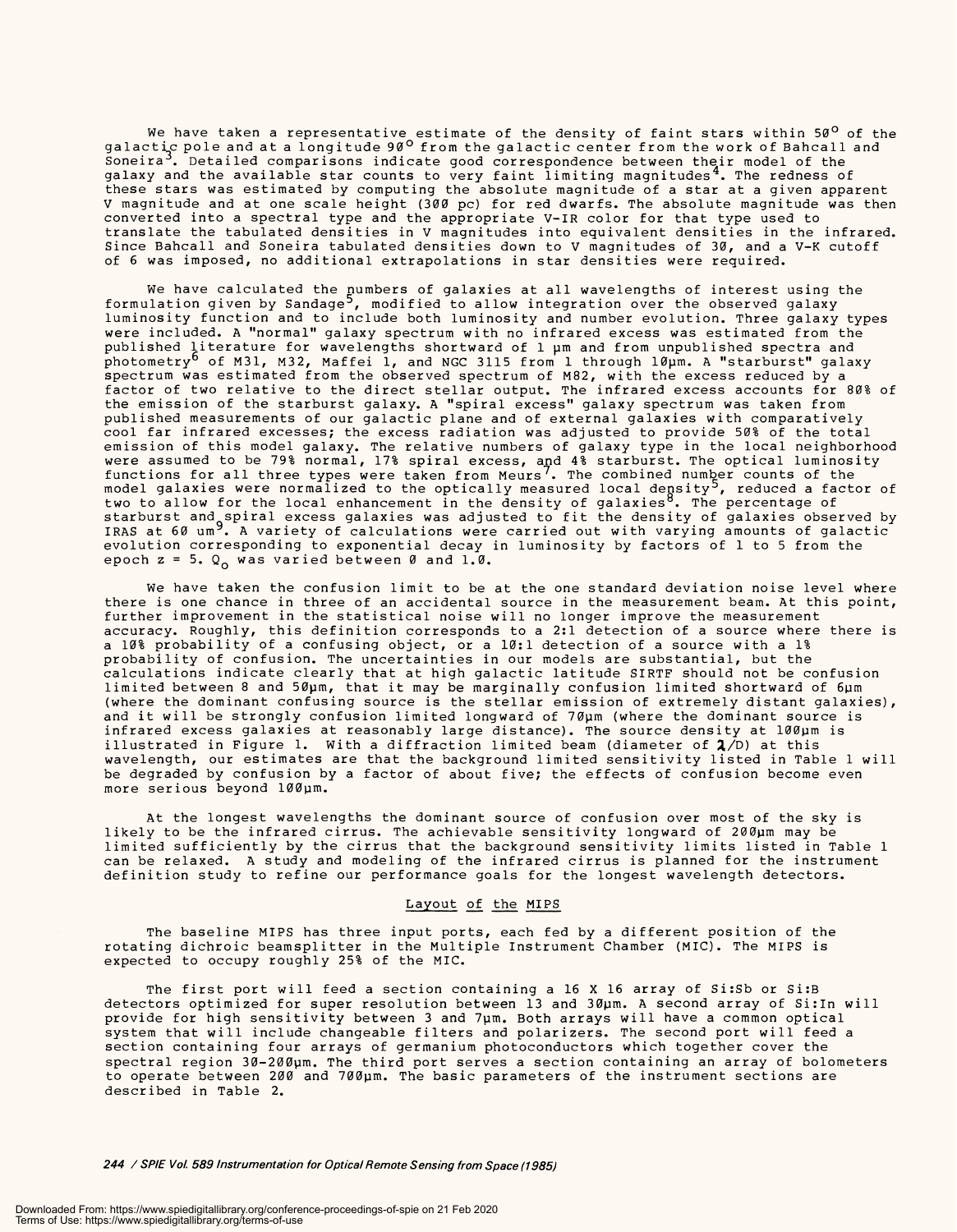Table 2. Baseline Instrument Parameters for MIPS Table 2. Baseline Instrument Parameters for MIPS

| Band (um)   | Filters      |   | Polarizers Magnification<br>Change | FOV (pixels or<br>arcmin) |
|-------------|--------------|---|------------------------------------|---------------------------|
| $3 - 7$     | changeable Y |   |                                    | 16 X 16                   |
| $13 - 30$   | changeable   | Y | N                                  | 16 X 16                   |
| $30 - 55$   | fixed        | Y | N                                  | 16 X 16                   |
| $50 - 80$   | fixed        | N | N                                  | approx 4'                 |
| $80 - 120$  | fixed        | Y | N                                  | approx 4'                 |
| $120 - 200$ | fixed        | N | N                                  | TBD                       |
| $200 - 700$ | changeable Y |   | N                                  | TBD                       |
|             |              |   |                                    |                           |

# Detectors and Readouts Detectors and Readouts

To reach the performance goals outlined in Table 1, we require the detectors and readouts to operate at a very high level of performance. In particular, the detector dark current per pixel should be less than the photocurrent generated by the backgrounds (column current per pixel should be less than the photocurrent generated by the backgrounds (column 7). The time to reach the background goes as the square of the read noise, so column 8 7). The time to reach the background goes as the square of the read noise, so column 8 demonstrates that very small read noises are required to reach the background in short demonstrates that very small read noises are required to reach the background in short integrations at wavelengths short of 20pm. integrations at wavelengths short of 20pm. To reach the performance goals outlined in Table 1, we require the detectors and readouts to operate at a very high level of performance. In particular, the detector dark

IRAS and the Spacelab II Infrared Telescope have led to the development of extrinsic Si IRAS and the Spacelab II Infrared Telescope have led to the development of extrinsic Si and Ge detectors suitable for low background astronomical applications between 8 and 30pm, and Ge detectors suitable for low background astronomical applications between 8 and 30pm, where they are based on silicon doped with gallium, arsenic, or antimony, and between 50 and 120µm, where they are based on gallium doped germanium, The latter material is of particular interest for the MIPS; laboratory tests of 1 mm<sup>3</sup> detectors demonstrate a peak responsivity of 5 A/W, dark current of 2500 electrons/sec, and quantum efficiency of 20%. If 0.5 X 0.5 X 1 mm detectors are used for the MIPS, these measurements indicate that the performance goals in Table 1 will be met by this detector material (assuming the dark current scales with detector volume). We are investigating detector geometries that will current scales with detector volume). We are investigating detector geometries that will improve the quantum efficiency, yielding higher sensitivity than predicted by Table 1. Tests of the IRAS Si:Sb material show it to have a dark current of about 100 electrons /second in a 1 mm3 element, also adequate for the requirements in Table 1. 1 mm3 element, also adequate for the requirements in Table 1. where they are based on silicon doped with gallium, arsenic, or antimony, and between 50 and 120pm, where they are based on gallium doped germanium. The latter material is of particular interest for the MIPS; laboratory tests of  $1$  mm $^3$  detectors demonstrate a peak responsivity of 5 A/W, dark current of 2500 electrons/sec, and quantum efficiency of 20%. If 0.5 X 0.5 X 1 mm detectors are used for the MIPS, these measurements indicate that the performance goals in Table 1 will be met by this detector material (assuming the dark improve the quantum efficiency, yielding higher sensitivity than predicted by Table 1. Tests of the IRAS Si:Sb material show it to have a dark current of about 100 electrons/second in <sup>a</sup>

At the time of the design of the IRAS and Spacelab II focal planes, no good At the time of the design of the IRAS and Spacelab II focal planes, no good photoconductor was available for the 30-50µm region. Good performance at these wavelengths has recently been demonstrated for Ge:Be<sup>10</sup>; compared with Ge:Ga used at the same wavelengths, the Ge:Be material is more sensitive by a factor of about 3. Further tests of wavelengths, the Ge:Be material is more sensitive by a factor of about 3. Further tests of this material show promise in meeting the performance goals in Table 1, although the best this material show promise in meeting the performance goals in Table 1, although the best currently available samples have quantum efficiencies of about 10% and responsivity of only currently available samples have quantum efficiencies of about 10% and responsivity of only about 1 A /W. about 1 A/W. photoconductor was available for the 30-50um region. Good performance at these wavelengths has recently been demonstrated for Ge:Be<sup>i0</sup>; compared with Ge:Ga used at the same

Shortward of 7pm, we have demonstrated <sup>a</sup> quantum efficiency of 40% and dark current of about 100 electrons /second with Si:In in 1 mm2 detector elements. Even with the largest feasible reductions in element size, this material falls short of the SIRTF performance feasible reductions in element size, this material falls short of the SIRTF performance requirements unless the dark current path contributes far less noise than the square root of requirements unless the dark current path contributes far less noise than the square root of the number of electrons. Continued development is under way on this material. the number of electrons. Continued development is under way on this material. Shortward of 7pm, we have demonstrated a quantum efficiency of 40% and dark current of about 100 electrons/second with Si:In in 1  $\,$ mm $^{\mathsf{c}}\,$  detector elements. Even with the largest

The cutoff of photoconductive response due to acceptors in Ge can be shifted to longer The cutoff of photoconductive response due to acceptors in Ge can be shifted to longer wavelengths by the application of a uniakial stress. Operation of Ge:Ga at 200pm has been achieved by the application of 100 kg/mm<sup>2</sup> stress<sup>11</sup>. Efforts are under way to optimize these detectors for their application in MIPS. detectors for their application in MIPS. wavelengths by the application of a uniaxial stress. Operation of GerGa at 200pm has been achieved by the application of 100 kg/mm<sup>2</sup> stress<sup>11</sup>. Efforts are under way to optimize these

For wavelengths beyond 250µm, bolometers are the only practical detectors known. The تbest<br>best low background NEPs reported at <sup>3</sup>He temperatures (0.3 K) are in the mid to low 10<sup>-16</sup> W Hz<sup>-1/2</sup> range and therefore fall short of the performance required for SIRTF. Extrapolation of bolometer performance with temperature suggests that an operating temperature T = 0.1 K of bolometer performance with temperature suggests that an operating temperature T = 0.1 <sup>K</sup> will be required for adequate performance. The MIPS therefore includes an adiabatic will be required for adequate performance. The MIPS therefore includes an adiabatic demagnetization refrigerator to cool the bolometers to this temperature range. Based on our experience with bolometers at 0.3 K we anticipate that an NEP of about 3 X 10  $^{-1}$   $^{\prime}$  will be achieved at 0.1 K. This performance would satisfy the criterion for the long wavelength achieved at 0.1 K. This performance would satisfy the criterion for the long wavelength channels of the MIPS. Adiabatic demagnetization is a classic method for achieving low temperatures, but significant engineering effort in the areas of low current magnets, magnetic shielding, and thermal design is required to adapt it for use in spacecraft. magnetic shielding, and thermal design is required to adapt it for use in spacecraft. For wavelengths beyond 250um, bolometers are the only practical detectors known. The best low background NEPs reported at <sup>3</sup>He temperatures (0.3 K) are in the mid to low  $10^{-16}$  W Hz<sup>-1/2</sup> range and therefore fall short of the performance required for SIRTF. Extrapolation demagnetization refrigerator to cool the bolometers to this temperature range. Based on our experience with bolometers at 0.3 K we anticipate that an NEP of about 3 X  $10^{-1}$   $^{\prime}$  will be channels of the MIPS. Adiabatic demagnetization is a classic method for achieving low temperatures, but significant engineering effort in the areas of low current magnets,

The response of photoconductors and bolometers and their readouts can be affected by 1) the signal power; 2) the background power; 3) the history of irradiation by charged particles; and 4) aging of contacts and electrical components. These problems will be particles; and 4) aging of contacts and electrical components. These problems will be addressed explicitly in the design and construction of the MIPS. Charged particle addressed explicitly in the design and construction of the MIPS. Charged particle The response of photoconductors and bolometers and their readouts can be affected by 1) the signal power; 2) the background power; 3) the history of irradiation by charged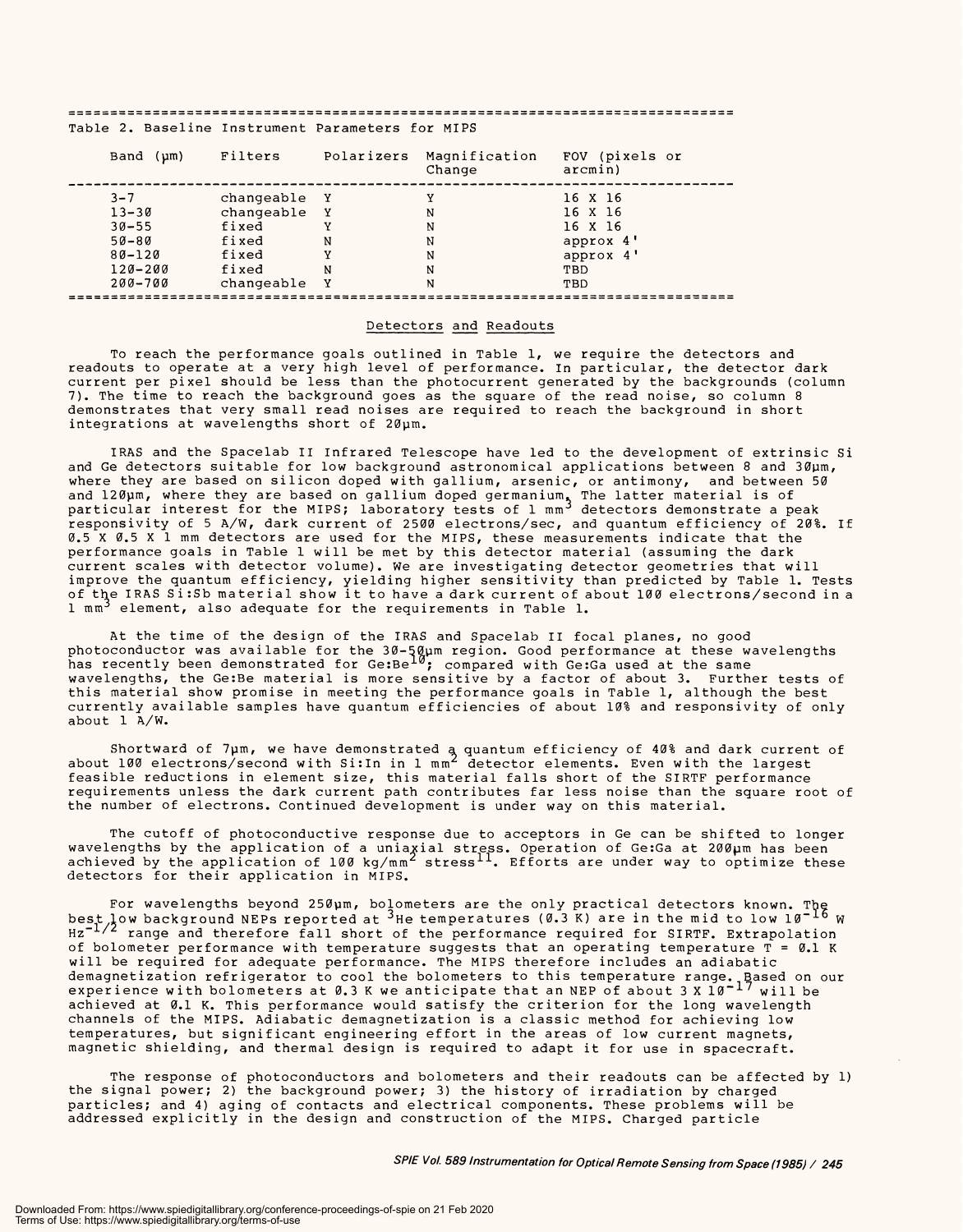irradiation produces undesirable changes in detector response and noise; a boost of the irradiation produces undesirable changes in detector response and noise; a boost of the detector bias to induce breakdown can produce a significant degree of recovery, as in IRAS; detector bias to induce breakdown can produce a significant degree of recovery, as in IRAS; complete recovery can be achieved virtually instantaneously if the detectors are thermalized by heating them<sup>12</sup>. Both IRAS and SLII IRT use small stimulators to calibrate the relative response of the detectors. These devices proved extremely stable throughout the IRAS response of the detectors. These devices proved extremely stable throughout the IRAS mission. Each detector array for the MIPS would have two (for redundancy) of these mission. Each detector array for the MIPS would have two (for redundancy) of these stimulators built into its mounting hardware in a geometry that would remain undisturbed stimulators built into its mounting hardware in a geometry that would remain undisturbed from initial testing through flight to provide an accurate calibration of the response of from initial testing through flight to provide an accurate calibration of the response of the detectors through the life of the instrument. the detectors through the life of the instrument. complete recovery can be achieved virtually instantaneously if the detectors are thermalized by heating them<sup>12</sup>. Both IRAS and SLII IRT use small stimulators to calibrate the relative

Readouts for the MIPS detector arrays will be based on the integrating JFET amplifiers under development at Steward Observatory and Infrared Laboratories, Inc.<sup>13,14</sup>. The excellent low frequency performance of the JFET permits the signal to be determined by sampling at the low frequency performance of the JFET permits the signal to be determined by sampling at the beginning and end of the integration; kTC noise is therefore avoided, since the RC time beginning and end of the integration; kTC noise is therefore avoided, since the RC time constant for changes in charge is very long while integrating. In fact, since readout of the constant for changes in charge is very long while integrating. In fact, since readout of the accumulated charge does not involve alteration or destruction of the charge, this circuit accumulated charge does not involve alteration or destruction of the charge, this circuit permits unlimited or continuous sampling of the accumulated charge, with resets only as required to prevent saturațion. The present version of this circuit can measure noise currents of 3 electrons/Hz $^{1/2}$  in integrations of a second or less. The circuit is capable of integrating for twenty seconds with only a slight increase in readout noise. With minimum capacitance detectors, saturation occurs at about  $10^{\mathsf{6}}$  electrons. These characteristics are easily adequate for the requirements listed in Table 1 for wavelengths longward of 8pm. Additional work continues on this circuit to reduce its noise, particularly in long Additional work continues on this circuit to reduce its noise, particularly in long integrations required to meet the SIRTF goals at the shortest wavelengths. integrations required to meet the SIRTF goals at the shortest wavelengths. Readouts for the MIPS detector arrays will be based on the integrating JFET amplifiers under development at Steward Observatory and Infrared Laboratories, Inc.<sup>13,14</sup>. The excellent permits unlimited or continuous sampling of the accumulated charge, with resets only as required to prevent saturațion. The present version of this circuit can measure noise currents of 3 electrons/Hz $^{1/2}$  in integrations of a second or less. The circuit is capable of integrating for twenty seconds with only a slight increase in readout noise. With minimum capacitance detectors, saturation occurs at about  $10^{\sf o}$  electrons. These characteristics are easily adequate for the requirements listed in Table 1 for wavelengths longward of 8pm.

#### Data Analysis Data Analysis

Because of the modest aperture and very high sensitivity of SIRTF, there is the Because of the modest aperture and very high sensitivity of SIRTF, there is the possibility of using image processing techniques to trade signal to noise for enhanced possibility of using image processing techniques to trade signal to noise for enhanced angular resolution. When the resolution has been boosted beyond the conventional Rayleigh angular resolution. When the resolution has been boosted beyond the conventional Rayleigh criterion, 1.2 1 /D, this procedure is termed super resolution. Super resolution is possible criterion, 1.2 1/D, this procedure is termed super resolution. Super resolution is possible with SIRTF because of a variety of factors: 1.) operation in space removes the effects of atmospheric turbulence; 2.) since SIRTF is to be diffraction limited at wavelengths of 2.5 - 4pm, the point spread function at the longer wavelengths can be expected to be extremely 4um, the point spread function at the longer wavelengths can be expected to be extremely stable; and 3.) the expected pointing wander is much smaller than the image diameter at the stable; and 3.) the expected pointing wander is much smaller than the image diameter at the longer wavelengths. The major limitation in applying resolution boosting techniques with SIRTF appears to be the pointing stability of 0.15 arcsec rms. Since the relevant parameter is the wander in units of the beam diameter,  $\mathbf{1}/\texttt{D}$ , this constraint results in a shortest wavelength at which the technique can be applied. This wavelength and other aspects of resolution boosting are functions of the particular algorithm employed, the integration time resolution boosting are functions of the particular algorithm employed, the integration time over which pointing stabilities are allowed to accumulate, and the observational over which pointing stabilities are allowed to accumulate, and the observational circumstances and scientific goals. circumstances and scientific goals. with SIRTF because of a variety of factors: 1.) operation in space removes the effects of atmospheric turbulence; 2.) since SIRTF is to be diffraction limited at wavelengths of 2.5 longer wavelengths. The major limitation in applying resolution boosting techniques with SIRTF appears to be the pointing stability of 0.15 arcsec rms. Since the relevant parameter is the wander in units of the beam diameter,  $\pmb{1}/\texttt{D}$ , this constraint results in a shortest wavelength at which the technique can be applied. This wavelength and other aspects of

An understanding of the possibilities for super resolution requires the simulation of An understanding of the possibilities for super resolution requires the simulation of the expected data and application of test deconvolution algorithms. Although a large number the expected data and application of test deconvolution algorithms. Although a large number of possible parameters and algorithms need to be explored, for the present we have confined of possible parameters and algorithms need to be explored, for the present we have confined ourselves to two test situations: 1.) two point sources and 2.) a field with a sufficiently ourselves to two test situations: 1.) two point sources and 2.) a field with a sufficiently dense distribution of point sources that it is heavily confusion limited. The first test dense distribution of point sources that it is heavily confusion limited. The first test case could correspond to searching for a brown dwarf in orbit around a nearby star and the case could correspond to searching for a brown dwarf in orbit around a nearby star and the second case to imaging a deep field at 100pm. The deconvolution of these fields has used a second case to imaging a deep field at 100pm. The deconvolution of these fields has used <sup>a</sup> simple algorithm based on the CLEAN procedure familiar to radio astronomers. In our case, simple algorithm based on the CLEAN procedure familiar to radio astronomers. In our case, the algorithm identifies the point of maximum brightness in the simulated data and subtracts the algorithm identifies the point of maximum brightness in the simulated data and subtracts a point spread function of amplitude comparable with the rms noise from this position. The <sup>a</sup>point spread function of amplitude comparable with the rms noise from this position. The point of maximum brightness in the remaining distribution is identified and the procedure point of maximum brightness in the remaining distribution is identified and the procedure repeated until the sum of the squares of the fluxes in the remaining distribution begins to increase. This procedure provides super resolution because it identifies a distribution of point sources that can account for the flux distribution observed. point sources that can account for the flux distribution observed. repeated until the sum of the squares of the fluxes in the remaining distribution begins to increase. This procedure provides super resolution because it identifies a distribution of

The signal to noise in super resolution depends strongly on introducing as many The signal to noise in super resolution depends strongly on introducing as many constraints as can reasonably be deduced, for example that there are no negative sources, constraints as can reasonably be deduced, for example that there are no negative sources, and that the underlying distribution should be the simplest consistent with the and that the underlying distribution should be the simplest consistent with the observations<sup>15</sup>. In the two scientific objectives mentioned above, we expect the astronomical sources to be point -like -- this is obvious in the case of the brown dwarf search, and we sources to be point-like -- this is obvious in the case of the brown dwarf search, and we expect the predominant confusing sources at lØØµm to be distant galaxies with diameters of a few arcsec compared with X/D of 24 arcsec. The CLEAN method of resolution boosting makes few arcsec compared with ^L/D of 24 arcsec. The CLEAN method of resolution boosting makes this assumption implicitly and should be a reasonably good procedure to use in these this assumption implicitly and should be a reasonably good procedure to use in these situations. situations.

Our tests consisted of generating an appropriate two dimensional distribution of point Our tests consisted of generating an appropriate two dimensional distribution of point sources in a 20 X 20 array; in the confusion limited case, 400 sources were drawn from a 1/f sources in a 20 X 20 array; in the confusion limited case, 400 sources were drawn from a 1/f distribution where f is the source brightness. This distribution was convolved with an distribution where f is the source brightness. This distribution was convolved with an assumed beam profile and random noise drawn from a gaussian distribution was added. To allow assumed beam profile and random noise drawn from a gaussian distribution was added. To allow

246 /SPIE Vol. 589 Instrumentation for Optical Remote Sensing from Space (1985)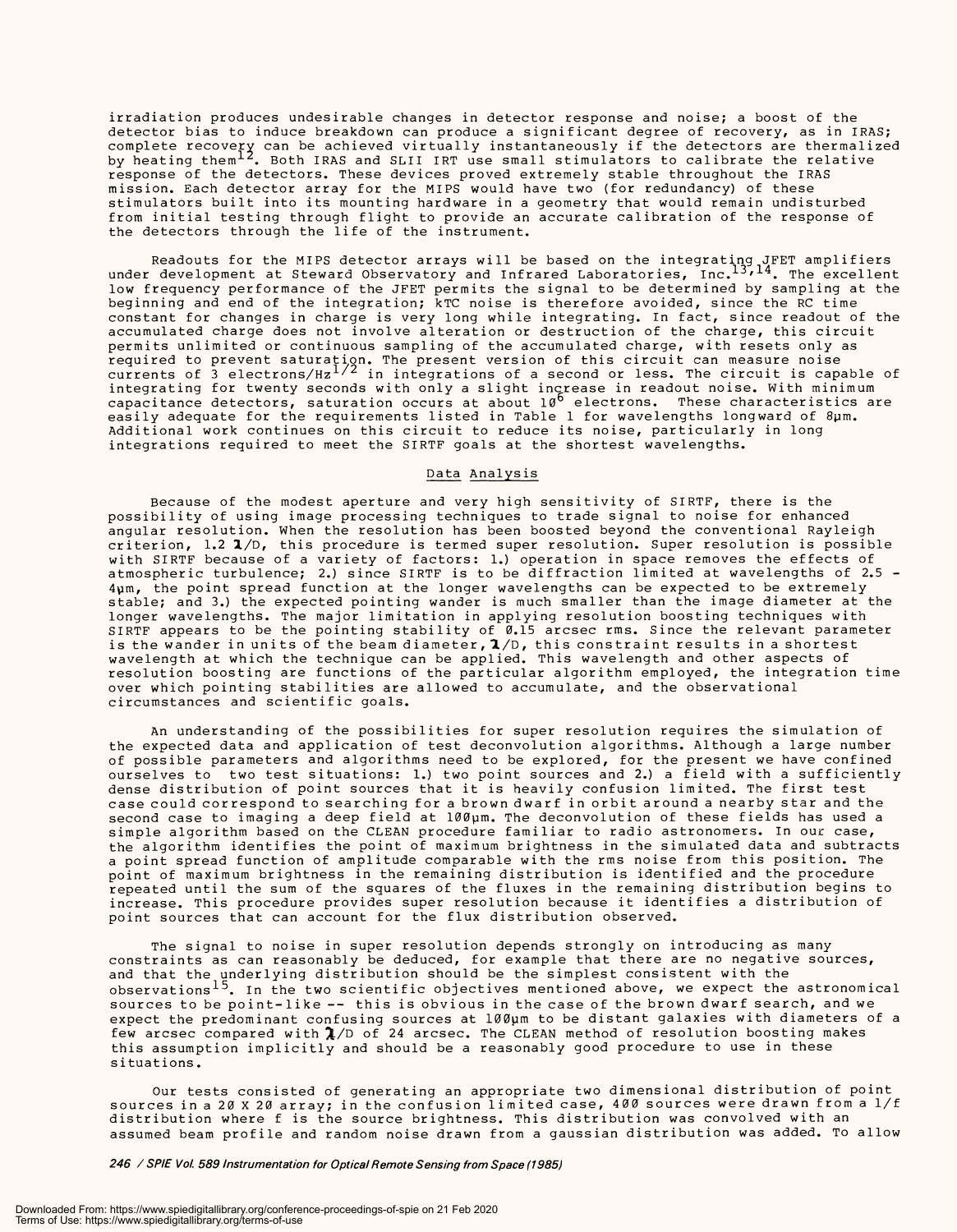4or sources that might fall just outside the area observed, the CLEAN algorithm was then 4or sources that might fall just outside the area observed, the CLEAN algorithm was then applied to the central 16 X 16 area of the array, and the results were compared with the applied to the central 16 X 16 area of the array, and the results were compared with the original distribution both by inspection of contour maps and by a  $\mathbf{\hat{x}}$ -square test.

Two general conclusions resulted from our study. First, we found that the restoration Two general conclusions resulted from our study. First, we found that the restoration near the edge of an assumed image tended to be unreliable. The reduced X- square computed for near the edge of an assumed image tended to be unreliable. The reduced "X-square computed for the entire restored image was typically 2 to 3 times larger than that for the central 12 X 12 section of the image. One consequence is that studies of super resolution based on one dimensional source distributions will yield optimistic results, since the "edge" is confined dimensional source distributions will yield optimistic results, since the "edge" is confined to a few pixels. Second, lower degrees of image boosting were possible with the correct to a few pixels. Second, lower degrees of image boosting were possible with the correct diffraction limited beam profile than with a gaussian profile as is frequently used in diffraction limited beam profile than with a gaussian profile as is frequently used in simulations. This difference is subtle at restorations up to about  $\lambda/2$ D resolution, but becomes increasingly important at higher degrees of super resolution. The effect is easy to becomes increasingly important at higher degrees of super resolution. The effect is easy to understand, since the diffraction limited beam profile cuts off the spatial frequencies understand, since the diffraction limited beam profile cuts off the spatial frequencies completely at an upper limit corresponding to the telescope aperture, whereas a gaussian completely at an upper limit corresponding to the telescope aperture, whereas a gaussian contains frequencies beyond this limit. contains frequencies beyond this limit. the entire restored image was typically 2 to 3 times larger than that for the central 12 <sup>X</sup> 12 section of the image. One consequence is that studies of super resolution based on one

We also reached a number of specific conclusions regarding super resolution with SIRTF. We also reached a number of specific conclusions regarding super resolution with SIRTF. First, we found that an uncompensated guiding drift less than  $\mathfrak{g}.1$   $\mathfrak{A}/\mathbb{D}$  had little effect on the reliability of the image restorations; as the drift increased beyond this limit, the the reliability of the image restorations; as the drift increased beyond this limit, the effects on the restoration grew rapidly. Interpreting this limit as a two -standard -deviation effects on the restoration grew rapidly. Interpreting this limit as a two-standard-deviation limit on the acceptable drift, the guiding stability of 0.15 arcsec rms implies that super limit on the acceptable drift, the guiding stability of 0.15 arcsec rms implies that super resolution should be effective at wavelengths of 13pm and longer. Second, resolution resolution should be effective at wavelengths of 13um and longer. Second, resolution boosting to  $\boldsymbol{\lambda}/2$ D should be effective in heavily confusion limited fields, even when they are observed at modest signal to noise. Figure 2 shows an example, in which the assumed rms observed at modest signal to noise. Figure 2 shows an example, in which the assumed rms noise for each pixel is 10% of the total brightness of the brightest sources. Consequently, noise for each pixel is 10% of the total brightness of the brightest sources. Consequently, super resolution will increase the useful sensitivity of SIRTF in imaging confusion limited super resolution will increase the useful sensitivity of SIRTF in imaging confusion limited fields, such as deep exposures at 100µm. Third, resolution boosting to beyond  $\pmb{\lambda} /3\text{D}$  was unreliable at any signal to noise. We suspect that this result is a consequence of the edge unreliable at any signal to noise. We suspect that this result is <sup>a</sup>consequence of the edge effects mentioned earlier, since these appear to increase rapidly as the resolution is effects mentioned earlier, since these appear to increase rapidly as the resolution is increased. If this hypothesis is correct, higher degrees of resolution boost will be increased. If this hypothesis is correct, higher degrees of resolution boost will be possible where larger areas on the sky are observed or where the source structure is more possible where larger areas on the sky are observed or where the source structure is more centrally concentrated. Fourth, CLEAN was effective at distinguishing two point sources with centrally concentrated. Fourth, CLEAN was effective at distinguishing two point sources with a brightness contrast of 100:1, so long as the weaker source was detected at a signal to <sup>a</sup>brightness contrast of 100:1, so long as the weaker source was detected at a signal to noise of at least 5:1 and was at a distance of at least 0.6  $\pmb{\lambda} /$ D from the primary. Better algorithms may improve on these results, but our study has already established the general algorithms may improve on these results, but our study has already established the general usefulness of super resolution in at least two important types of observation. usefulness of super resolution in at least two important types of observation.

# Conclusion Conclusion

The MIPS is being designed to provide sensitivity and angular resolution limited only The MIPS is being designed to provide sensitivity and angular resolution limited only by natural backgrounds and the telescope design over the entire operating spectral range of SIRTF, 3 to 700µm. The requisite detector and readout performance for most of this spectral range has already been achieved; development is continuing for the 3 to 7 and 200 to 700pm range has already been achieved; development is continuing for the 3 to 7 and 200 to 700pm regions. The performance already demonstrated will bring an improvement of a factor of 1000 regions. The performance already demonstrated will bring an improvement of a factor of 1000 over current imaging capabilities between 8 and 200pm. over current imaging capabilities between 8 and 200pm. by natural backgrounds and the telescope design over the entire operating spectral range of SIRTF, 3 to 700um. The requisite detector and readout performance for most of this spectral

#### Acknowledgements Acknowledgements

We thank the Martin Marietta Corporation for assistance in preparing the initial We thank the Martin Marietta Corporation for assistance in preparing the initial concept for the MIPS. The calculations for super resolution were carried out by Mr. B. concept for the MIPS. The calculations for super resolution were carried out by Mr. B. Sharma. This work was supported by NASA. Sharma. This work was supported by NASA.

#### References

- References<br>1. Allen, C. W. 1963, Astrophysical Quantities, (London, Athlone Press). 1. Alien, C. W. 1963, Astrophysical Quantities, (London, Athlone Press).
- 2. Keene, J., Davidson, J. A., Harper, D. A., Hildebrand, R. H., Jaffe, D. T., Loewenstein, 2. Keene, J., Davidson, J. A., Harper, D. A., Hildebrand, R. H., Jaffe, D, T., Loewenstein, R. F., Low, F. J., and Pernic, R. 1983, Ap. J. (Lett.), 274, L43.
- 3. Bahcall, J. N., and Soneira, R. M. 1980, Ap. J. Suppl., 44, 73. R. F., Low, F. J., and Pernic, R. 1983, Ap. J. (Lett.), 274, L43. 3. Bahcall, J. N., and Soneira, R. M. 1980, Ap. J. Suppl., 44, 73.
- 4. Bahcall, J. N., and Soneira, R. M. 1983, IAU Colloq. No. 76, 209. 4. Bahcall, J. N., and Soneira, R. M. 1983, IAU Colloq. No. 76, 209.
- 5. Sandage, A. 1961, Ap. J., 134, 916. 5. Sandage, A. 1961, Ap. J., 134, 916.
- 6. Lebofsky, M. J., and Rieke, G. H., unpublished. 6. Lebofsky, M. J., and Rieke, G. H., unpublished.
- 7. Meurs, E. J. A. 1982, unpublished Ph.D. thesis. 7. Meurs, E. J. A. 1982, unpublished Ph.D. thesis.
- 8. Tyson, J. A., and Jarvis, J. F. 1979, ApJ (Lett), 230, L153. 8. Tyson, J. A., and Jarvis, J. F. 1979, ApJ (Lett), 230, L153.
- 9. Boggess, N. 1983, " SIRTF Announcement of Opportunity Pre -proposal Conference ". 9. Boggess, N. 1983, "SIRTF Announcement of Opportunity Pre-proposal Conference".
- 10. Haegel, N. M., Haller, E. E., Hansen, W. L., Hueschen, M. R., Luke, P. N., Richards, 10. Haegel, N. M., Haller, E. E., Hansen, W. L., Hueschen, M. R., Luke, P. N., Richards,
- P. L., Townes, C. H., and Watson, D. M. 1983, Int. J. IR and MM Waves, in press. P. L., Townes, C. H., and Watson, D. M. 1983, Int. J. IR and MM Waves, in press.
- 11. Haller, E. E., Richards, P. L., and Hueschen, M. 1979, Appl. Phys. Lett., 34, 495. 11. Haller, E. E., Richards, P. L., and Hueschen, M. 1979, Appl. Phys. Lett., 34, 495.
- 12. Low, F. J. 1984, Applied Optics, 23, 1308. 12. Low, F. J. 1984, Applied Optics, 23, 1308.
- 13. Low, F. J., and Alwardi, M. 1985, 2nd Infrared Technology Workshop, ed. McCreight, in press. 13. Low, F. J., and Alwardi, M. 1985, 2nd Infrared Technology Workshop, ed. McCreight, in press.
- 14. Young, E. T. 1983, Adv. Space Res., 2, 59. 14. Young, E. T. 1983, Adv. Space Res., 2, 59.
- 15. Frieden, B. Roy 1972, J. O. S. A., 62, 511. 15. Frieden, B. Roy 1972, J. 0. S. A., 62, 511.